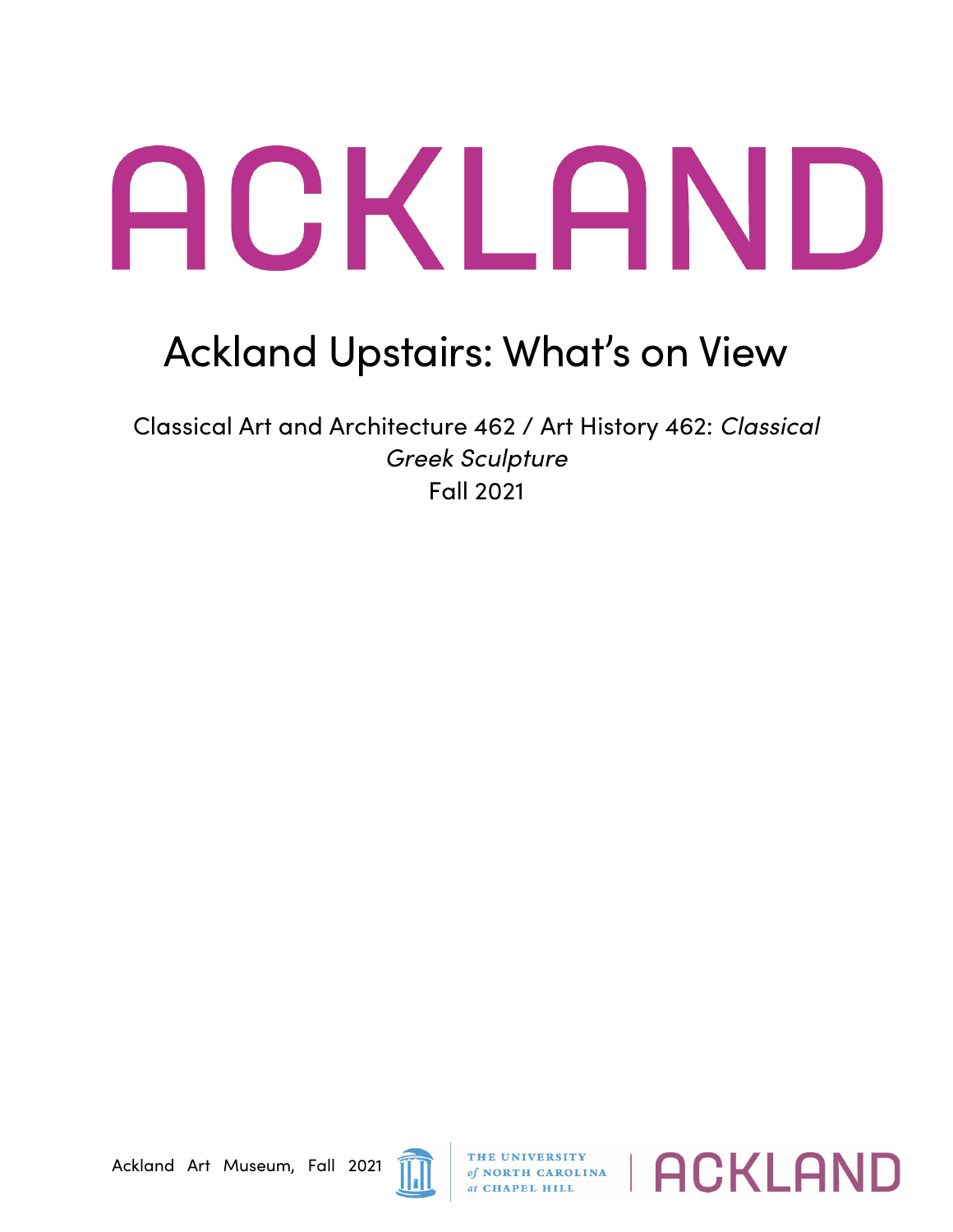| Unidentified artist                              |  |
|--------------------------------------------------|--|
| Greek, Attic                                     |  |
| Head of a Young Woman from a Funerary            |  |
| Monument,                                        |  |
| c. 340 BCE                                       |  |
| marble                                           |  |
| The William A. Whitaker Foundation Art           |  |
| Fund, 76.4.1                                     |  |
| Unidentified artist                              |  |
| Roman, Imperial period                           |  |
| Head of a Roman Notable, c. 200 CE               |  |
| (recarved c. 250 CE)                             |  |
| marble                                           |  |
| Ackland Fund, 69.9.1                             |  |
| Unidentified artist                              |  |
| Figure in the Style of the Cycladic Culture      |  |
| of the Greek Early Bronze Age, 1960s?            |  |
| marble                                           |  |
| Ackland Fund, 66.14.1                            |  |
| Unidentified artist                              |  |
| Greek, South Italian, Tarentine                  |  |
| Head of a Woman, late 4th century BCE            |  |
| terracotta                                       |  |
| Ackland Fund, 66.27.7                            |  |
| Unidentified artist                              |  |
| Greek, Early Hellenistic period, reign of        |  |
| Ptolemy I                                        |  |
| <b>Tetradrachm of Ptolemy (Obverse:</b>          |  |
| Alexander; Reverse: Athena), c. 301-290          |  |
| <b>BCE</b>                                       |  |
| silver                                           |  |
| Gift of Henry and Sara Immerwahr, 91.99          |  |
| Unidentified artist                              |  |
| <b>Cypriote, Classical period</b>                |  |
| <b>Head of Beardless Male Votary with Laurel</b> |  |
| Wreath,<br>c. 460-430 BCE                        |  |
|                                                  |  |
| limestone                                        |  |
| Gift of Mrs. Grace Kehaya, 60.15.6               |  |



THE UNIVERSITY of NORTH CAROLINA | ACKLAND